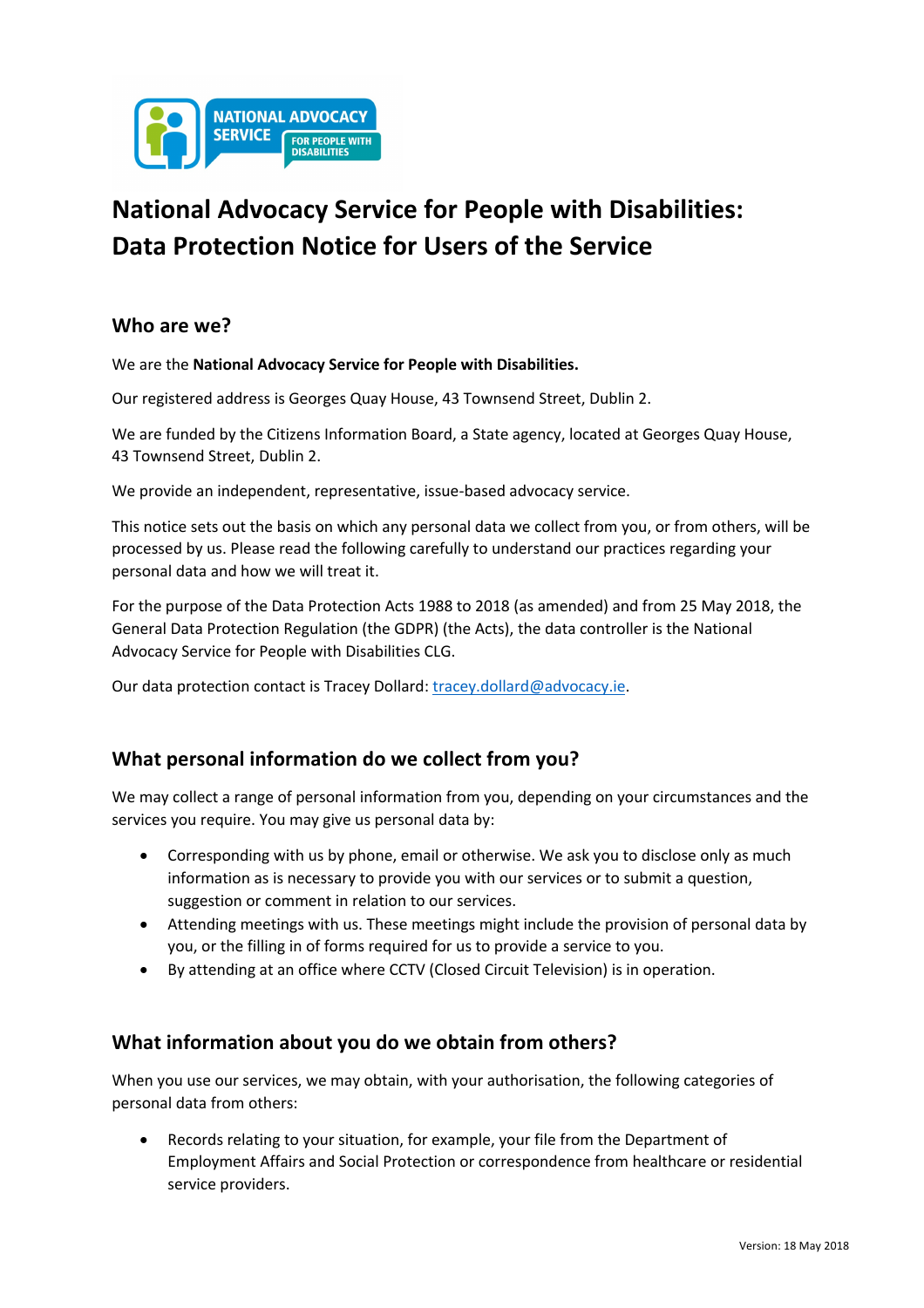

The records that we may obtain will vary depending on your circumstances and the third parties involved. In obtaining this information, we may use a variety of processes such as data subject access requests, Freedom of Information requests and a copy of your authorisation for us to access this information.

### **Why do we collect this information?**

We collect the information in order to provide you with our services.

We may use this information:

- To contact you to arrange appointments.
- To provide information and support you to understand your options.
- To assess your circumstances and to explore potential courses of action with you.
- To provide an advocacy service by engaging with third parties in relation to your situation, including public and private organisations.
- To assist you to fill in forms relating to public and social services.
- To assist you in any steps involved in accessing public or social services.
- To keep you informed in relation to your advocacy case.
- To conduct statistical analysis and reporting, for training purposes, for quality review purposes and for social policy purposes.

The legal bases for the processing of your data are:

- That you have provided consent for the processing for the provision of our services.
- Processing is necessary for the performance of a task carried out in the public interest or in the exercise of official authority vested in us as the controller.
- Processing is necessary for compliance with a legal obligation to which we are subject.

From time to time, we may also collect sensitive or 'special category' data in the provision of our services. The legal basis for the processing of your special category data is:

That you have provided consent for the processing for the provision of our services.

#### **Who do we share this information with?**

We may share your personal data with the Citizens Information Board and with public and private organisations in order to provide you with our services.

We attach at Schedule 1 a list of entities and categories of entities with which your personal data may be shared.

In addition, we may disclose your personal information to third parties in the following exceptional circumstances:

• If there is a risk of serious harm to you or to another person or to property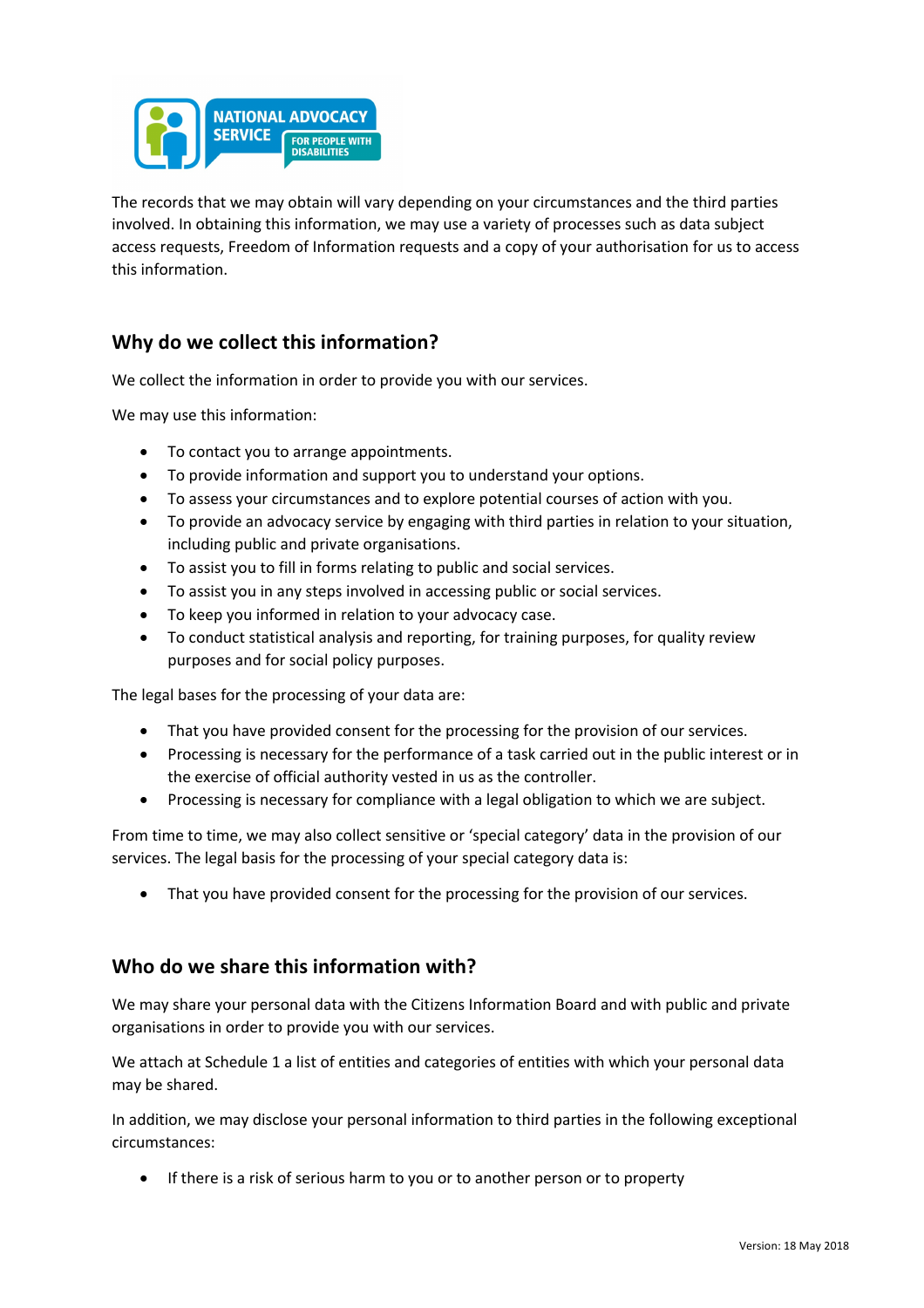

- If we are under a duty to disclose or share your information in order to comply with any legal obligation.
- If we are required to give evidence in court.
- To get legal advice or to defend a legal right.
- In the event of a disclosure relating to child abuse.

## **How long do we keep hold of your information?**

The time periods for which we retain your information depends on the type of information and the purposes for which we use it. We will keep your information for no longer than is required or permitted.

- Where we have provided you with information and advice or once-off advocacy we will retain your information for two years;
- Where we have completed an advocacy case for you, we will retain your information for six years.

# **Do we transfer your information outside the European Union or European Economic Area?**

No.

### **What are your rights with respect to your personal data?**

You have the following rights:

- The right to access the personal data we hold about you.
- The right to require us to rectify any inaccurate personal data about you without undue delay.
- The right to have us erase any personal data we hold about you in circumstances such as where it is no longer necessary for us to hold the personal data or, in some circumstances, if you have withdrawn your consent to the processing.
- The right to object to us processing personal data about you such as processing for profiling or direct marketing.
- The right to ask us to provide your personal data to you in a portable format or, where technically feasible, for us to port that personal data to another provider provided it does not result in a disclosure of personal data relating to other people.
- The right to request a restriction of the processing of your personal data.

Where our processing of your personal data is based on your consent to that processing, you have the right to withdraw that consent at any time but any processing that we have carried out before you withdrew your consent remains lawful.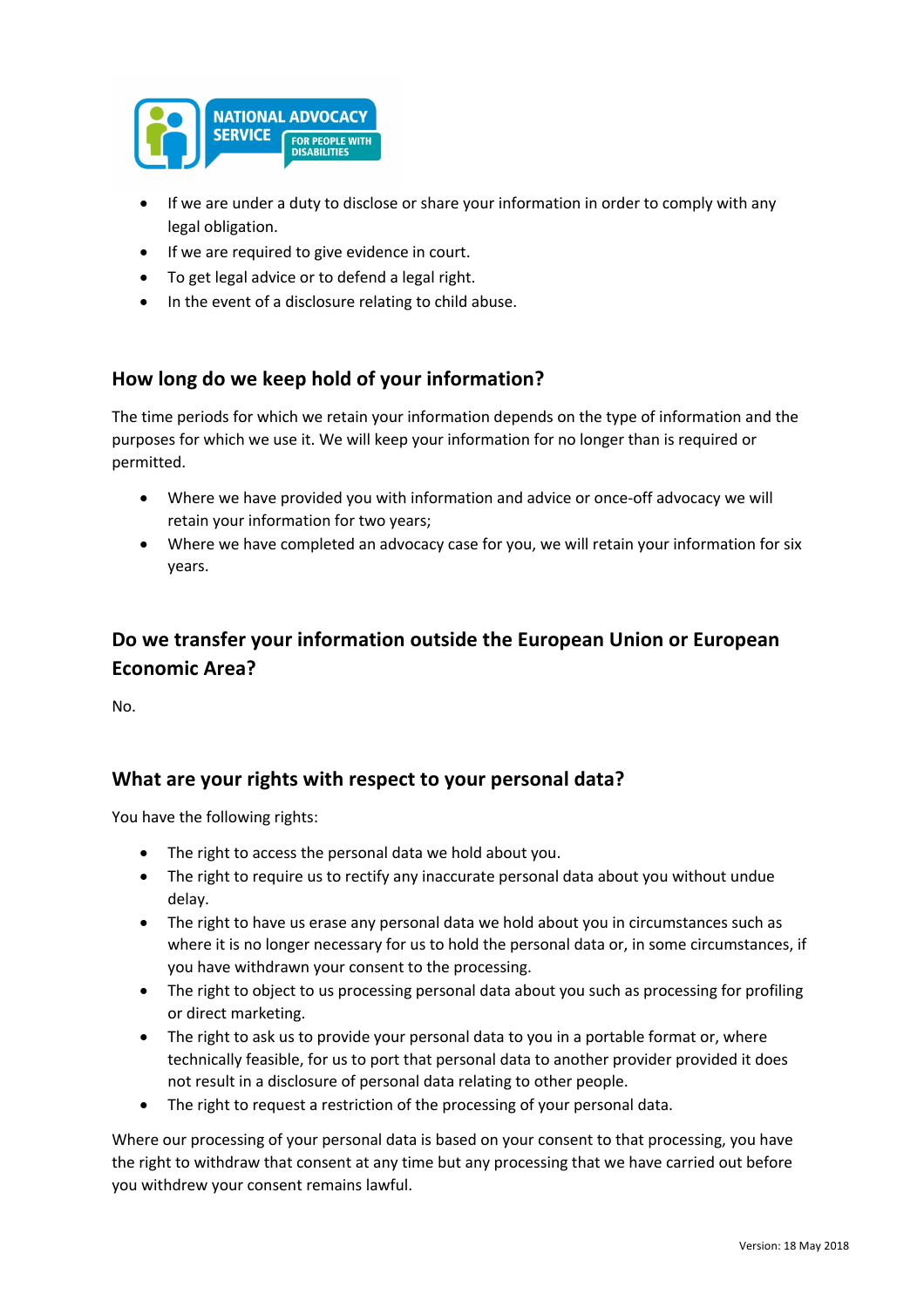

You may exercise any of the above rights by our data protection contact at any of the contact points listed above.

You may lodge a complaint with your supervisory authority with respect to our processing of your personal data. The supervisory authority in Ireland is the Data Protection Commissioner. The website is www.dataprotection.ie.

### **What will happen if we change our privacy notice?**

This notice may change from time to time, and any changes will be posted on the www.citizensinformationboard.ie website and will be effective when posted.

This notice was last updated on 18 **May 2018**.

#### **How can you contact us?**

Our data protection contact can be contacted at any of the contact points listed above.